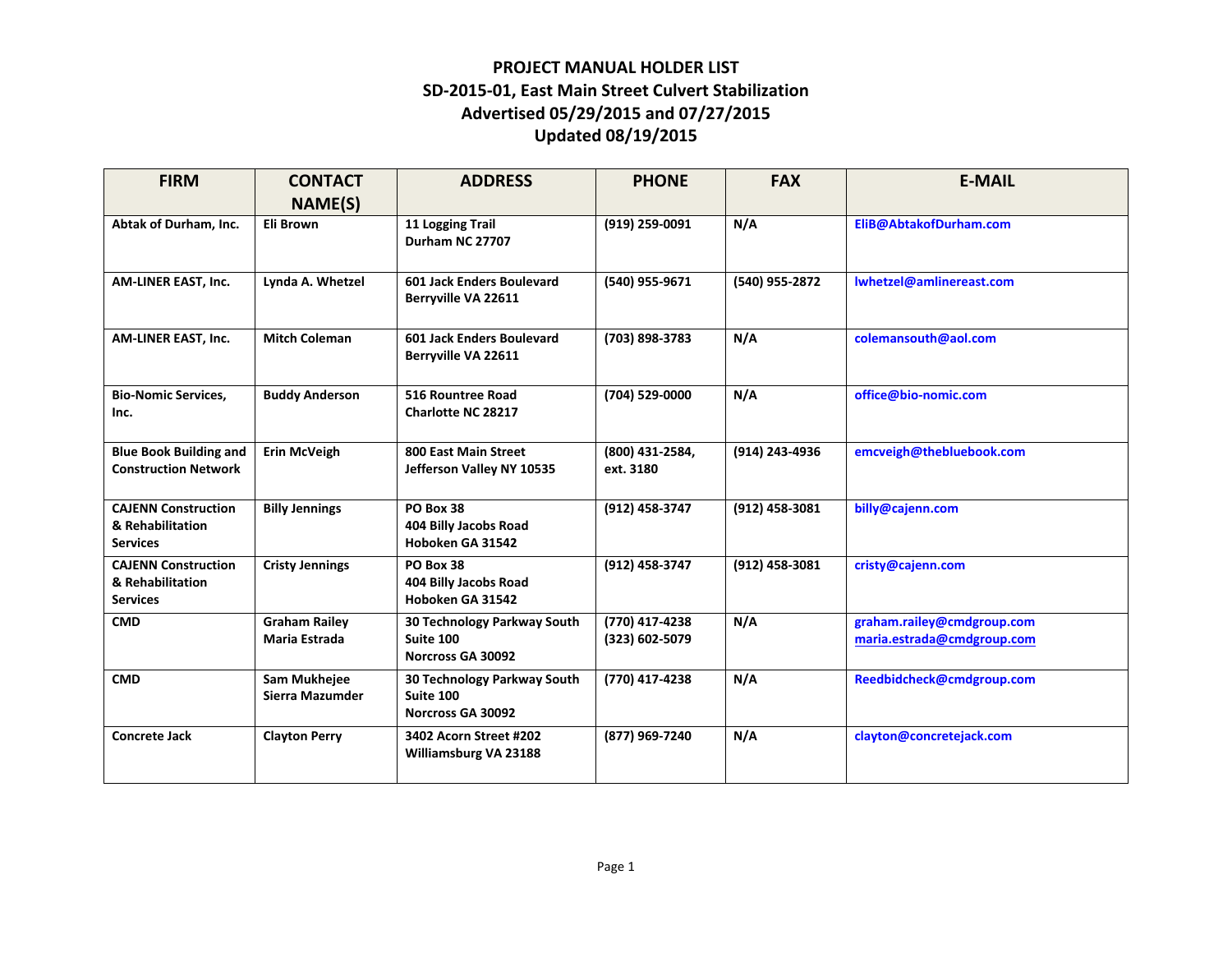| <b>Construction Data</b>                      | <b>Julie Wood</b>                          | N/A                                                               | (919 723-2346                                 | (888) 232-2856 | JWood@cdcnews.com                      |
|-----------------------------------------------|--------------------------------------------|-------------------------------------------------------------------|-----------------------------------------------|----------------|----------------------------------------|
| <b>Construction Journal</b>                   | <b>Margaret Munch</b>                      | N/A                                                               | (800) 785-5165,<br>ext. 484                   | (800) 581-7204 | M.Munch@constructionjournal.com        |
| CTI Consultants, Inc.                         | <b>Christina Warr</b>                      | 557 B Pylon Drive<br>Raleigh NC 27606                             | (919) 687-4129                                | N/A            | cwarr@cti-consultants.com              |
| <b>Five Star Centri-Cast</b>                  | <b>David Tackett</b>                       | N/A                                                               | (704) 264-9270                                | N/A            | dtack28227@yahoo.com                   |
| <b>HammerHead</b>                             | <b>Brian Cowles</b>                        | 500 South C.P. Avenue<br>Lake Mills WI 53551                      | (262) 443-3152                                | (920) 648-1780 | BCowles@hammerheadmole.com             |
| Hine Sitework, Inc.                           | <b>Elayne Kincaid</b>                      | <b>PO Box 1275</b><br>Goldsboro NC 27533                          | (919) 736-8990                                | (919) 736-8886 | elayne@hinesitework.com                |
| <b>Insituform</b><br><b>Technologies, LLC</b> | <b>B. J. Kerstiens</b>                     | 1819 John Moore Road<br>Monroe NC 28110                           | (704) 296-5110,<br>ext. 223<br>(704) 564-4020 | N/A            | wkerstiens@insituform.com              |
| iSqFt<br>bidclerk                             | <b>Jessica Neal</b>                        | <b>4500 Lake Forest Drive</b><br>Suite 502<br>Cincinnati OH 45242 | (800) 364-2059,<br>ext. 8161                  | (866) 570-8187 | jneal@ISQFT.com<br>update@bidclerk.com |
| Layne Inliner, LLC                            | <b>Dianne Hearne</b><br><b>Chris Vogus</b> | 1441 Delta Drive<br>Gastonia NC 28052                             | (704) 504-8464                                | (704) 504-9272 | Dianne.Hearn@Layne.com                 |
| Layne Inliner, LLC                            | <b>Donald Robertson</b>                    | 1441 Delta Drive<br>Gastonia NC 28052                             | (704) 504-8464                                | (704) 504-9272 | Don.Robertson@Layne.com                |
| Moffat Pipe, Inc.                             | <b>Jesse DuClau</b>                        | 4901 Unicon Drive<br>Wake Forest NC 27587                         | (919) 295-4630                                | (919) 295-4631 | bids@moffatpipe.com                    |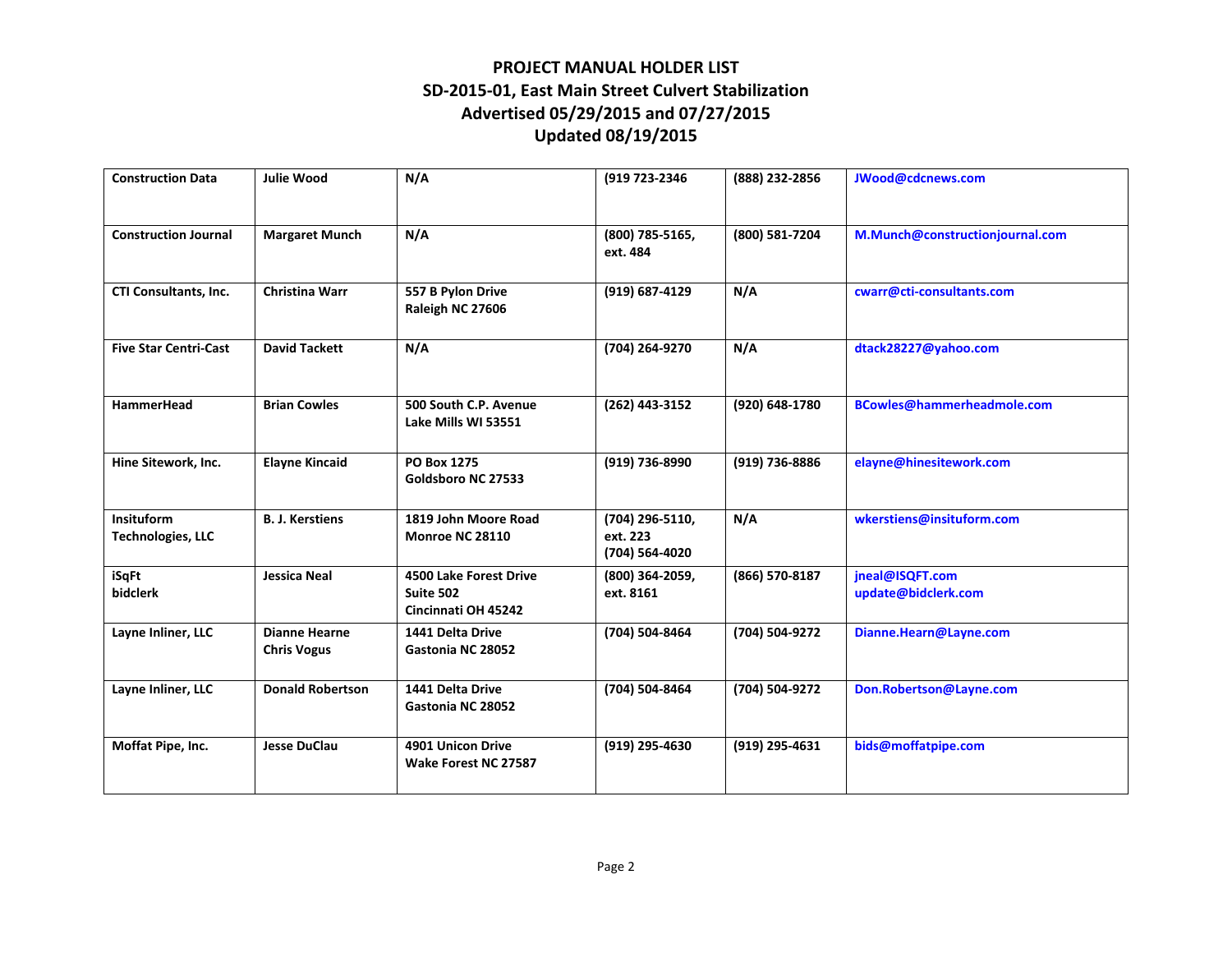| Moffat Pipe, Inc.                                            | <b>Julia Bouffard</b>     | 4901 Unicon Drive<br>Wake Forest NC 27587                                  | (919) 295-4630              | N/A            | jbouffard@moffatpipe.com            |
|--------------------------------------------------------------|---------------------------|----------------------------------------------------------------------------|-----------------------------|----------------|-------------------------------------|
| <b>North American</b><br><b>Pipeline Management,</b><br>Inc. | <b>Brandon Leipprandt</b> | <b>1612 Marion Street</b><br>Suite 218D<br>Columbia SC 29201               | (678) 820-3991,<br>ext. 140 | (678) 820-3993 | brandon.leipprandt@napminc.com      |
| <b>North Star Drill</b>                                      | <b>Jaleel Evans</b>       | N/A                                                                        | (919) 599-1973              | N/A            | northstardrill@hotmail.com          |
| Nu-Pipe, LLC                                                 | <b>Ashby Johnson</b>      | N/A                                                                        | (252) 320-1319              | N/A            | ashby@nupipenc.com                  |
| <b>Pacific Multilining</b>                                   | <b>Rod Long</b>           | #1-33759 Morey Avenue<br><b>Abbotsford BC</b><br><b>V2S 2W5</b>            | (800) 864-9878              | N/A            | rod@multiliner.net                  |
| Pipeline Utilities, Inc.                                     | <b>Bryon Brown</b>        | 2204-F Associate Drive<br>Raleigh NC 27603                                 | (919) 772-4310              | (919) 772-3261 | BBrown@pui-nc.com                   |
| Quake Wrap, Inc.                                             | N/A                       | 2055 East 17 <sup>th</sup> Street<br><b>Tucson AZ 85719</b>                | (520) 791-7000              | N/A            | sales@quakewrap.com                 |
| Resiplast                                                    | <b>Ed Paradis</b>         | N/A                                                                        | (404) 386-9263              | N/A            | eparadis@resiplastus.com            |
| <b>Standard Cement</b><br>Materials, Inc.                    | <b>Tom Godbey</b>         | 5710 West 34 <sup>th</sup> Street<br><b>Suite A</b><br>Houston TX 77092    | (770) 807-9601              | N/A            | tomgodbey@standardcement.com        |
| The Fred Smith<br>Company                                    | <b>Jason Williams</b>     | 6105 Chapel Hill Road<br>Raleigh NC 27607                                  | (919) 783-5700              | N/A            | jason.williams@fredsmithcompany.net |
| <b>Triangle Grading &amp;</b><br>Paving, Inc.                | <b>Stephanie Griffin</b>  | <b>PO Box 2570</b><br>1521 Huffman Mill Road<br><b>Burlington NC 27215</b> | (336) 584-1745              | (336) 584-0145 | sgriffin@trianglegradingpaving.com  |